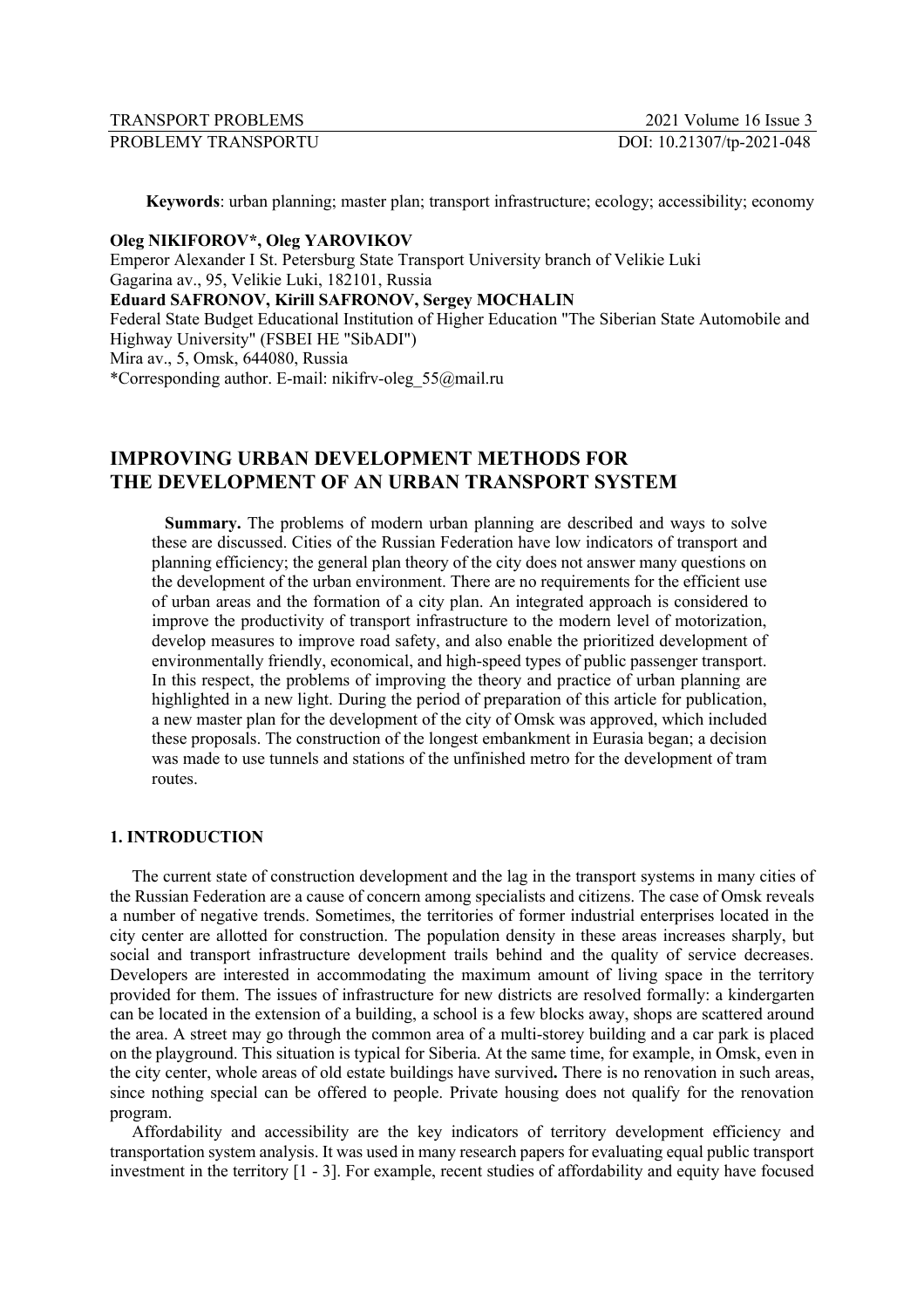on the distribution of the public transport system across different income groups [4, 5]. Organizers of transport services, carriers, and passengers treat the quality of transport services in different ways, pursuing their own agenda. A systematic process of quality evaluation, as well as the interaction between passengers and the transport system, can help to improve the situation [6].

In Russia housing affordability index is one of the highest in the world. For every thousand Russians in 2018, there were 456 apartments, and in 2017, for every thousand Russians, there were 442 apartments. For comparison: in the USA in 2017, for every thousand persons, there were 335 apartments, in Canada, for every thousand persons, there were 328 apartments, in Brazil, for every thousand persons, there were 313 apartments and in France, for every thousand persons, there were 385 apartments. However, on the basis of the number of square meters per person - 25.8 in 2019, according to Rosstat, Russia is behind most developed countries, although ahead of many developing countries. For example, in Germany and the USA this figure is 39 square meters and 70 square meters, respectively, in Poland - 25 square meters, in Turkey - 17 square meters. In Russia, for the purchase of an apartment 54 square meters family will need 3.3 years - this is a fairly high level of accessibility. For example, in the United States, this figure is 3.7 years. However, in the United States, the average area of the house based on which the accessibility indicator is calculated is 200 square meters. If a Russian family wants to purchase housing in such an area, it will take more than 12 years to save money. About 7% of the housing stock is rental housing; almost every 10th family rents housing, but this is almost an illegal market. The development of the rental market can help partially solve the housing issue for young families [7].

Work on the development of city centers and improvement of transport infrastructure (except for the regional centers of the Russian Federation) has slowed down. Localized construction is changing; it has become a large-scale venture. This worsens the transport performance of cities, their ecology, traffic safety and quality of life. These factors led us to perform a detailed analysis of the current situation.

In capitalist countries, the urban population averaged 50-60% by the end of the last century, and in socialist countries, the urban population averaged up to 30%. Experts argue that by 2050, 70% of the world's population will be urban: about two billion people will move to cities around the world [8]. The most important task will be the rearrangement of areas that are already in use or occupied, as well as the construction of new roads and development of existing roads. This is much more difficult to do than building a new city.

In this urban era, with limited material and financial resources, it is necessary to work on project documentation carefully – i.e. design reasonable prospects for the innovative development of useful, convenient, functional, and rational cities.

# **2. ASSESSMENT OF THE URBAN INFRASTRUCTURE OBJECTS**

### **2.1. Assessment of cities' infrastructure in Russia**

The following methods and tools were used in the study: statistical analysis and time-series analysis to assess indicators and their dynamics, mathematical modeling methods, fuzzy set theory, and the theory of transport systems of cities [9].

The effectiveness of planning in large cities of the Russian Federation can be assessed by special indicators - construction and population density; the density of the transport network; and the density of the network of public passenger transport lines in built-up areas.

The main indicators of construction density are as follows:

- construction coefficient the ratio of the area occupied by buildings and structures to the area of the site (quarter); it varies from 0.4 to 1.0;
- construction density coefficient the ratio of total floors' area to the area of the site (quarter); it can be 1.6 for apartment buildings and 3.0 in multifunctional business areas.

The population density due to the sanitary regulations (SR 42.13330.2016) is normalized by the following value: "The estimated population density of a city district with multi-story buildings and the norm of 20 m² per person should not exceed 450 people/ha." Many cities have a low density index,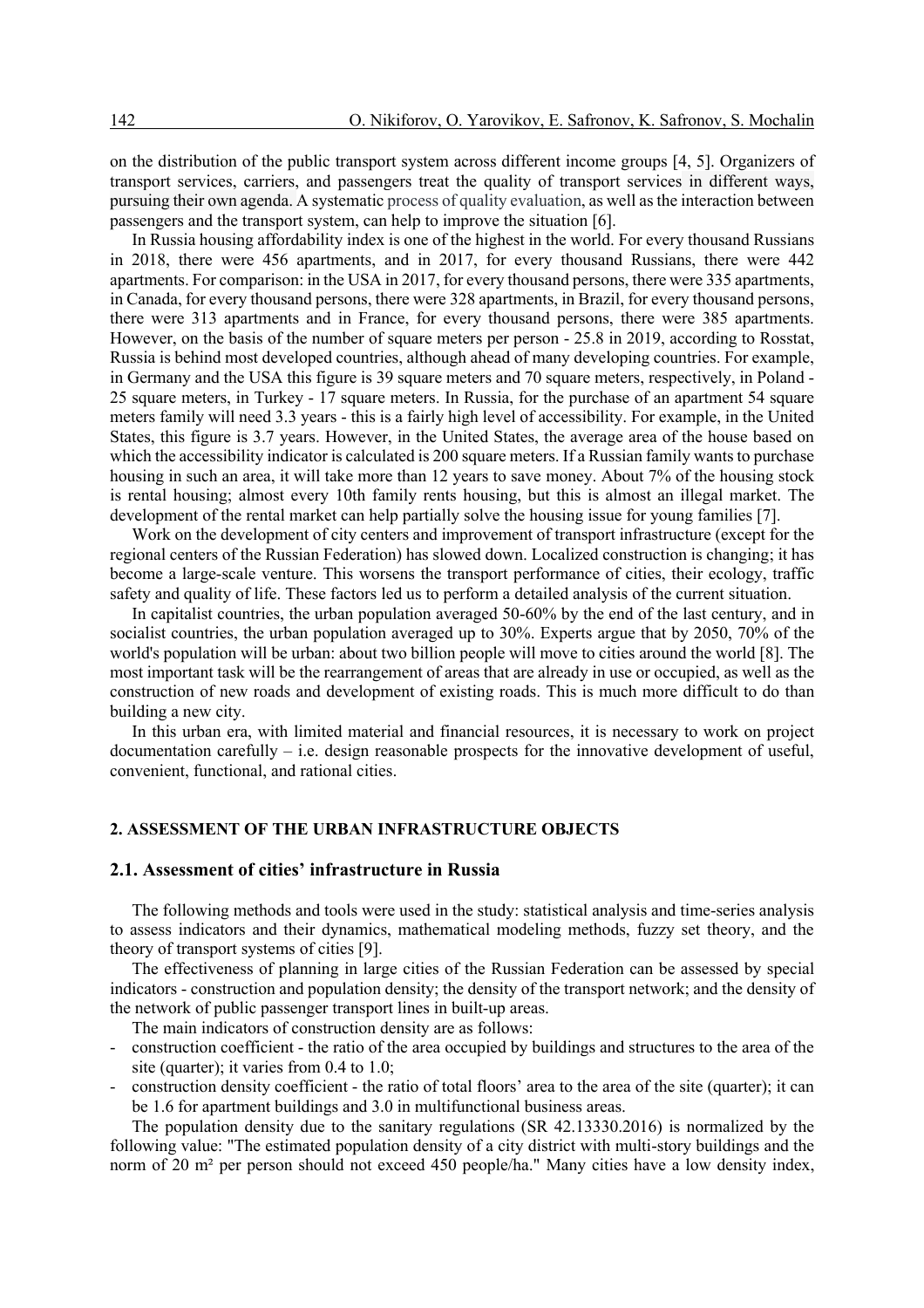which makes it impossible to create a high-quality city environment. We are talking about gross population density, measured in thousands of citizens per km².

The development of transport infrastructure is characterized by the line density of the transport network (km/km²). With a low gross population density, the density of the transport network is also low; this in turn affects the transport accessibility of territories and journey time. Due to the increase in length, the cost of the transport network increases.

The population density in the cities of the Russian Federation is as follows: Moscow - 12 thousand inhabitants / km², St. Petersburg - 14 thousand inhabitants / km², Omsk - 4.5 thousand inhabitants / km², and Novosibirsk - 4.0 thousand inhabitants / km². However, in the cities of Siberia, the density of the transport network is below the norm: about 1 km / km².

The cities of developed capitalist countries are focused on the development of private transport; this is especially evident in the United States, where the proportion of streets, sidewalks and parking spots is 1/3 of the populated territory. In cities of the Russian Federation, this proportion does not exceed 5%.

Parking takes up an incredible amount of space and costs American cities huge sums of money. This is the main conclusion in a recent study of parking space in 5 American cities: New York, Philadelphia, Seattle, Des Moines, and Jackson [10].

In the study mentioned the total amount of parking spaces in these cities and the potential cost of their placement have been calculated as well as some interesting metrics such as the number of parking spaces per acre/a household and the cost of parking per a household have been introduced. The maps of parking density in these cities were provided.

There are more than 2 million parking spaces in Philadelphia, 1.85 million in New York, 1.6 million in Seattle and Des Moines, and just over 100,000 in tiny Jackson, where 10 000 people live.

Parking takes up a huge amount of space: Jackson has more than 50 parking spaces per acre - 25 times the size of residential areas. Each household (apartment) has an incredible 27 parking spaces. All statistics are presented in Table 1.

Table 1

| Indicator          | New York | Philadelphia | Seattle | Des Moines | Jackson | New York |
|--------------------|----------|--------------|---------|------------|---------|----------|
| Parking            | 1.85     | 2.2          | 1.6     | 1.6        | 0.1     | 1.85     |
| spaces,<br>million |          |              |         |            |         |          |
| Density per        | 10.1     | 25.3         | 29.7    | 28.4       | 53.8    | 10.1     |
| acre               |          |              |         |            |         |          |
| Density per        | 0.6      | 3.7          | 5.2     | 19.4       | 27      | 0.6      |
| household          |          |              |         |            |         |          |
| Replacement        | 20.1     | 17.5         | 35.8    | 6.4        | 0.711   | 20.1     |
| cost,              |          |              |         |            |         |          |
| \$ billion         |          |              |         |            |         |          |
| Cost for           | 6.57     | 29.974       | 117.677 | 77.165     | 192.138 | 6.57     |
| household, \$      |          |              |         |            |         |          |

#### Characteristics of parking spaces in US cities

USA is spending excessively on parking, despite the fact that there are fewer drivers [11]. For example, the number of people in Seattle with a driver's license and cars declined for the first time in at least 40 years, and the percentage of high school drivers is at an all-time low of 71.5% (2015). At the same time, ride-sharing is popular; both cities and developers are looking to further reduce the demand for parking. Using ride-sharing, fellow travelers find each other online, the driver compensates the costs, passengers give ratings and reviews, the trip can be planned, etc.

An analysis of the Internet sources shows quite a negative picture in our cities; for example, there are practically no parking spaces in Vladivostok. In the city center, one can still find a couple of locations for a small number of parking places, but they are all occupied. It is impossible to buy any season ticket, and payment is only per hour (about 100 rubles). Moreover, higher and denser houses are built in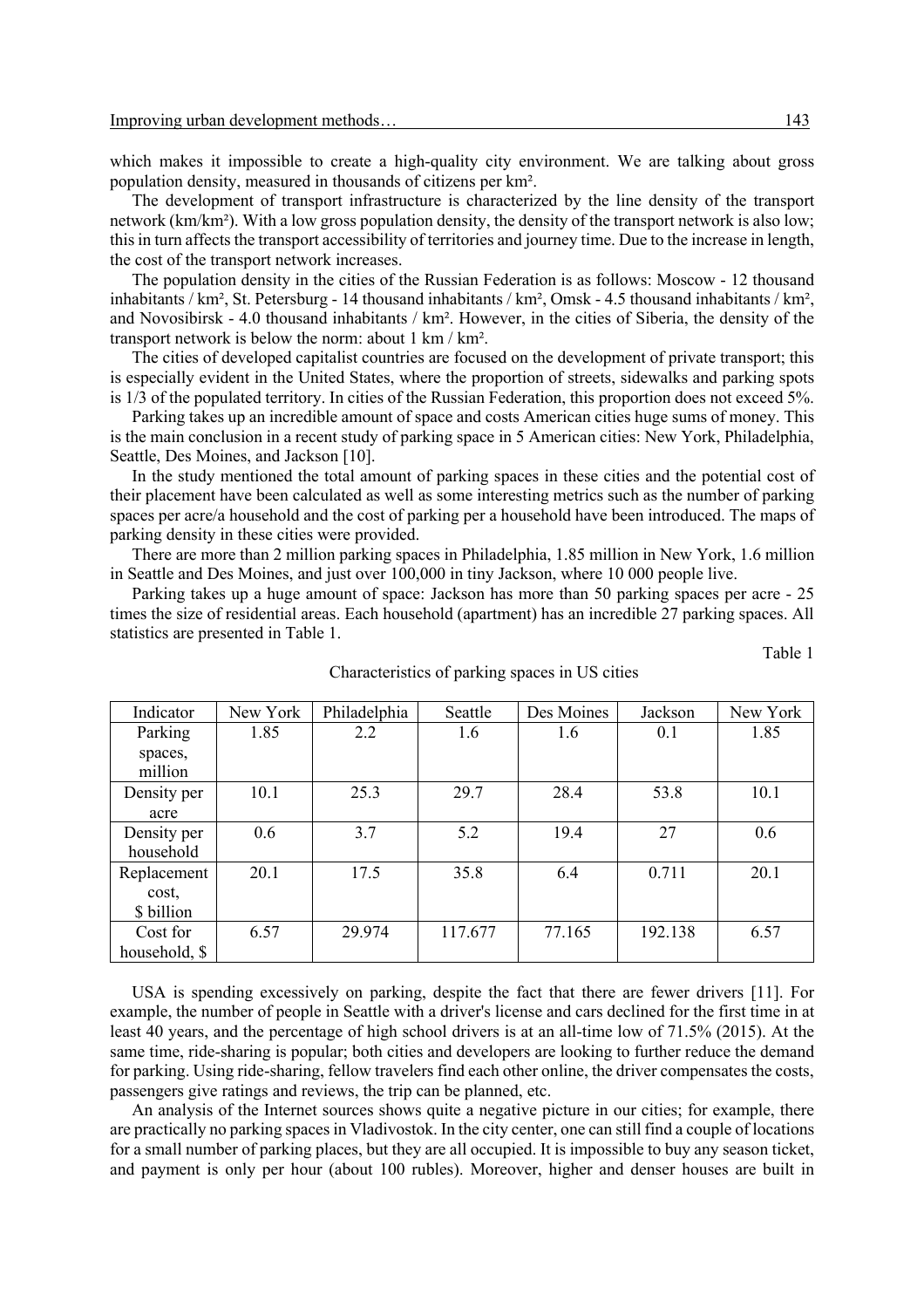Vladivostok. There is a whole residential area with new buildings, which was not built up chaotically, but had been planned as a single project. Now there are more than 30 multi-story buildings with  $10 - 24$ floors. The number of families is huge, but there is not a single parking spot, whereas the construction density and the terrain make even spontaneous parking difficult.

# **2.2. Analysis of the modern planning structure in Omsk**

In 2020, the correction of a general plan began in Omsk. In this respect, it became necessary to assess and correct the shortcomings of the planning structure, which include the following:

- uneven development of urban areas, "disruption" of the urban territory, caused by the terrain, which is formed by the confluence of two rivers;
- lack of transport links and bridges across rivers. Overburden of some transport hubs, rush hour congestion on the main city highways;
- heterogeneity of the urban environment, chaotic distribution of functional areas, alternation of multistory buildings and private houses;
- construction of the most accessible and easy-to-develop territories (embankments), and as a result, there is an increase in the residence density. In certain areas, there is a burden on the engineering network, and social and transport infrastructure;
- imbalance in the location of residential areas and places of employment as a result of uneven and extensive territory development. The majority of the population commutes to working places located in other city areas;
- there are wastelands
- and abandoned industrial enterprises in the central and arts of the city and its outskirts; and
- lack of parking spaces, parks, pedestrian zones, and their inaccessibility for physically challenged people.

The structural analysis revealed that these shortcomings were caused by the problems affecting the quality citizens' life and the economy of Omsk:

- 1. High level of motorization and a lag in the road network capacity development lead to an increase in the time spent in passenger and freight traffic.
- 2. Public transport cannot cope with passenger services because of technological obsolescence, and transport and route network reduction.
- 3. The high cost of public transport operation and the use of liquid hydrocarbon fuels have a negative impact on the economy, the environment, and health.
- 4. There is a lack of bus stations and specific locations where passengers can transit from cars to public transport. This leads to poor quality of passenger services on suburban lines.
- 5. Lack of parking spaces in residential and business areas of the city gives rise to discontent among residents, deteriorates the quality of the living environment and reduces the capacity of streets filled with parked cars.
- 6. There are problems with the accessibility of the city environment for pedestrians, cyclists, and people with disabilities. The main reason here is a lack of accessible routes and asphalt pavements in the private sector of the city.
- 7. As a consequence, the number of accidents in Omsk is 2 times higher than that in neighboring Novosibirsk.

# **2.3. Improvement of the route network**

The transition of Russia to a market economy has led to a decrease in the share of public transport; people began to use private cars more actively. However, there is a certain percentage of the population that does not have such an opportunity; therefore, it is necessary to establish the route network in accordance with the demand.

In 2019, the list of routes for regular transportation within the city of Omsk included 49 municipal bus routes, 81 bus routes of non-municipal carriers, 9 seasonal routes, 8 trolleybus routes, and 6 tram routes (Table 2). The number of routes has decreased by 17% over the past three years.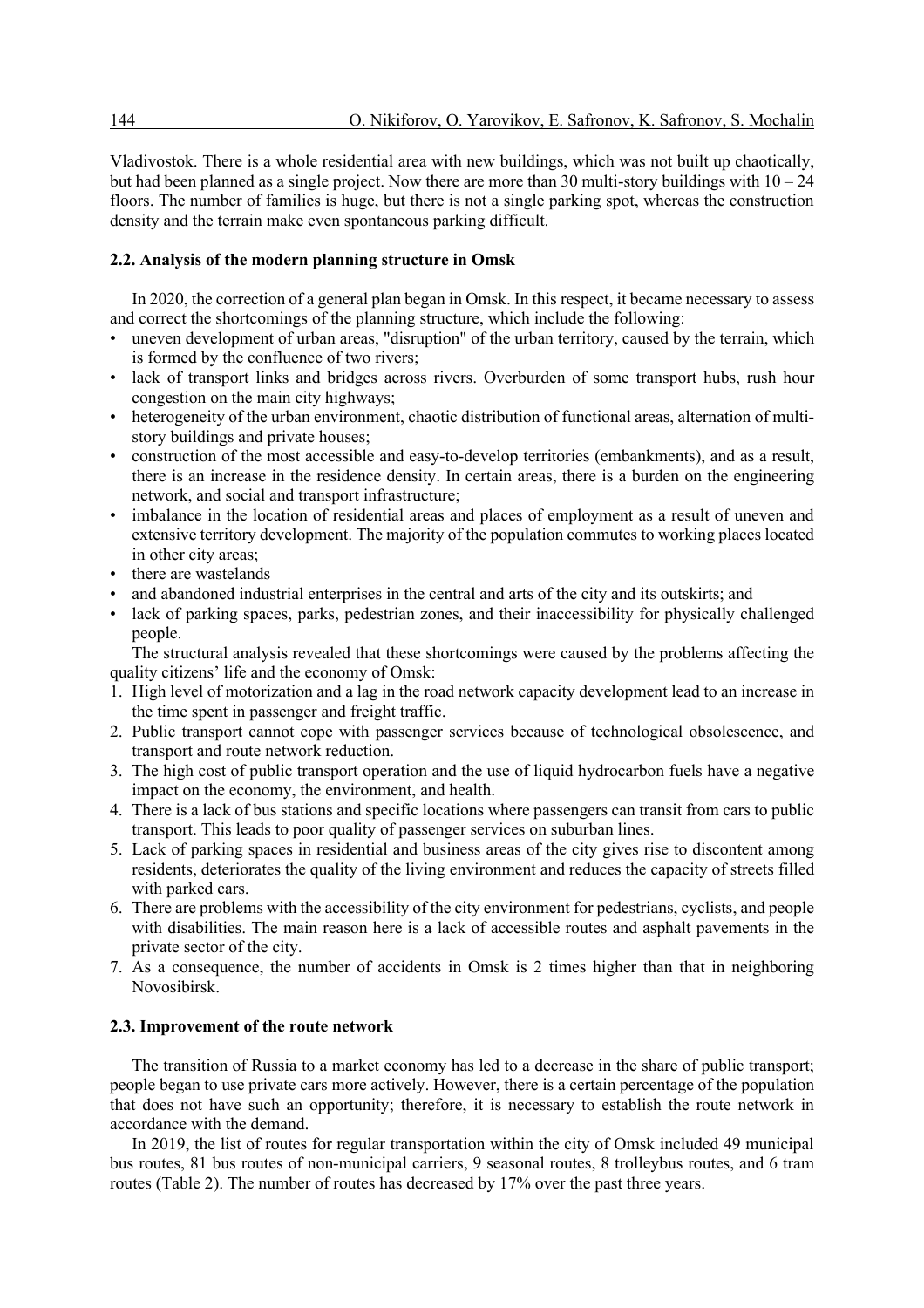The average length of regular transport routes was 22.9 km. The total length of routes decreased by 28% by 2017. The number of public transport units decreased by 8%. There are no large-capacity (articulated) buses after they were decommissioned in 2018. Electric transport numbers 121 trolleybuses and 75 trams. Public route network has reduced dramatically during the last three years.

Transportation flows in the city are formed by passengers who choose a certain means of transport. Nowadays most passengers give their preference to individual transportation and get their driving license. This choice provides a lot of advantages for travelers: door-to-door transfer, increased speed, possibility to go wherever and whenever they want, and more comfortable travel conditions. For city traffic all these leads to shortage of traffic capacity and lack of parking spaces.

Public transport does not have the main advantages of individual transport, but it is more productive and occupies less area of the road network per passenger [5]. In addition, the cost of maintenance is lower. The only advantage that can ensure its competitiveness is speed. To reach this public transport should avoid traffic jams and should not be stopped by general traffic flow.

Table 2

| Main indicators of the route network in Omsk |  |  |  |
|----------------------------------------------|--|--|--|
|----------------------------------------------|--|--|--|

| Indicator                              | 2017   | 2018   | 2019   | $\frac{0}{0}$ |
|----------------------------------------|--------|--------|--------|---------------|
| Number of transport units:             | 2711   | 2609   | 2505   | 92%           |
| - municipal bus                        | 549    | 481    | 493    | 90%           |
| - trolleybus                           | 143    | 137    | 121    | 85%           |
| - tram                                 | 75     | 75     | 75     | 100%          |
| - non-municipal bus                    | 1944   | 1920   | 1816   | 93%           |
| Number of public transport routes:     | 174    | 147    | 144    | 83%           |
| - municipal bus                        | 60     | 50     | 49     | 82%           |
| - trolleybus                           | 9      | 8      | 8      | 89%           |
| - tram                                 | 6      | 6      | 6      | 100%          |
| - non-municipal bus                    | 99     | 83     | 81     | 82%           |
| Length of public transport routes, km: | 3406,5 | 2640   | 2436,6 | 72%           |
| - municipal bus                        | 1134,6 | 965,9  | 859,9  | 76%           |
| - trolleybus                           | 119,0  | 113,5  | 113,5  | 95%           |
| - tram                                 | 62,8   | 62,8   | 62,8   | 100%          |
| - non-municipal bus                    | 2090,1 | 1497,8 | 1400,4 | 67%           |

As a solution, it is necessary to i prioritize city public transport in general plans, e.g. the development of new modes of transport and reservation of required territories.

#### **2.4. Transport infrastructure**

A large number of parking spaces with high car ownership level (of 800 vehicles per thousand people) in the United States are compensated by the almost complete absence of public transport. The car ownership level in the Russian Federation, according to experts' forecasts, should stabilize at the level of 350-400 vehicles per thousand people. This means that it is necessary to bring the performance of the transport network to this level and focus on the development of public transport.

The need for new types of transport is urgent, but their development is hampered by the legislation, namely, the lack of new types of transport, for example, a high-speed tram or guided transport, which could be developed on the basis of unfinished metro, abandoned or existing tram lines, and special sections of the road network. The advantage of a guided bus is that it can move outside the equipped line like a regular bus (electric bus, trolleybus) on city routes.

In Omsk, there is a difficult situation with bus stations. One bus station is located in district № 6 on Komarov street, 2. Another one is right in the railway station building on Lecont street, 1A. There are no bus stations, but there are organized and unorganized places of arrival and departure.

The federal law [12] claims the need to "reduce the load on streets and highways, locate bus stations near the places where access roads cross the boundaries of settlements."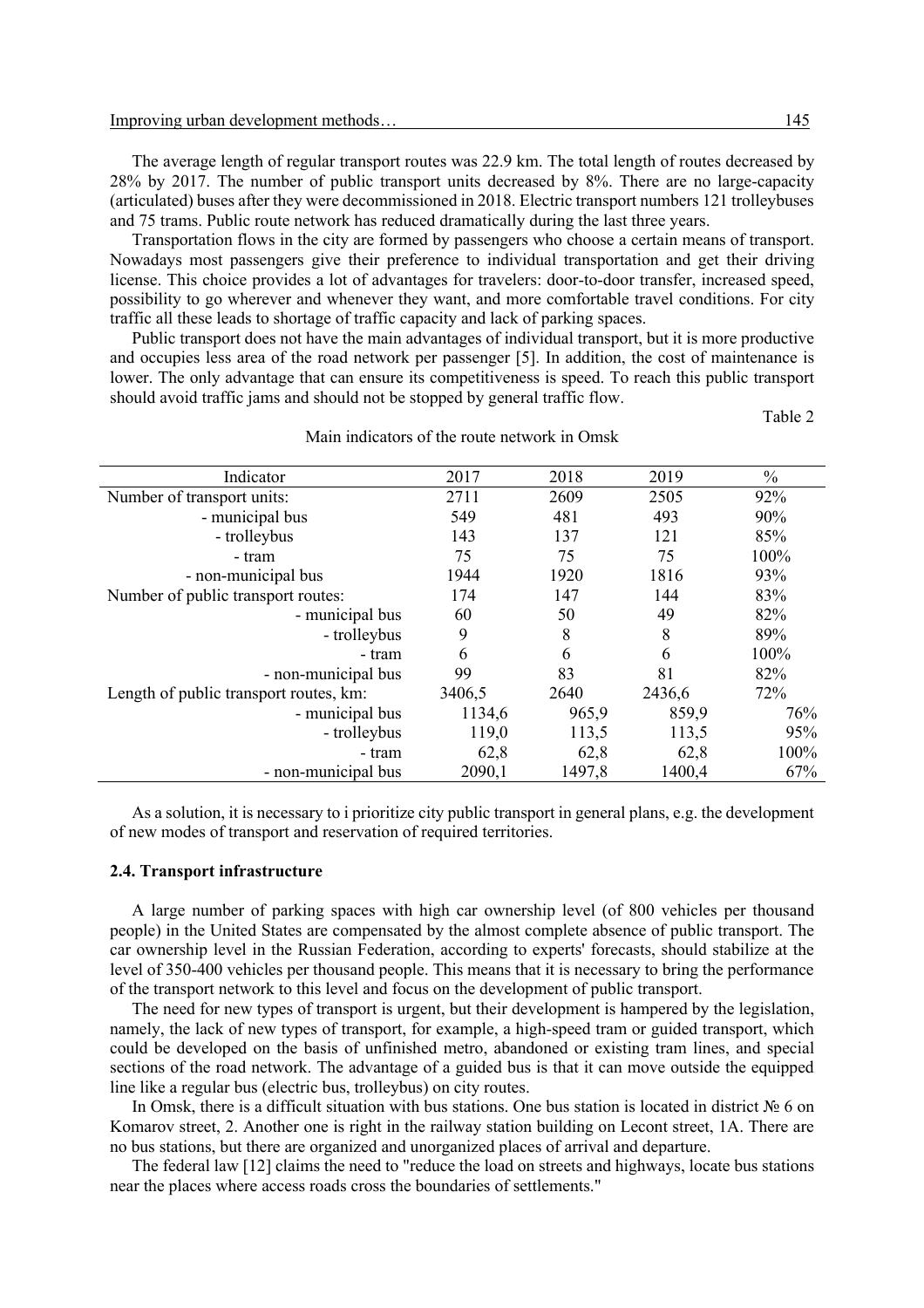The analysis indicates that the main bus station does not meet the established requirements. It is located in a residential area, which places a burden on residents in terms of traffic intensity, noise, and emissions. The architecture of the station building can be called original and not typical for Siberia, because it was a project for the southern climatic zone. We can see waiting rooms located on the second floor and balconies; therefore, they are closed in winter. Passengers are exposed to freezing temperatures and inhale fumes while waiting for departure on the aprons, because buses cannot be seen from the waiting room. There are no bus stops in front of the station, and no taxis and car parking near the station square. Everything is crowded in a cramped transport area at a considerable distance.

The bus station serves 349 directions. The lack of departure points can be seen from the schedule posted on the "Omskoblavtotrans" website. The departure points are bus stations on Komarova street, 2, Lekont street, 1A, Dergachev street, DK Lobkova, 20th Line, "Triumph", Budarin street, Partizanskaya street, Suvorov street, and 21st Amurskaya street. In addition, there are a lot of nondefined places of departure for commercial service.

The bus station, railway station, airport, and river port are located in different parts of the city and not connected. For example, there are no express routes. These places are linked only by one trolleybus, a bus, and a couple of fixed-route taxis.

The number of passengers transported on intercity routes in relation to the number of city passengers is a significant value (about 30%). This must be taken into account in the solutions proposed in the general plan. The concept of Transport Interchange Complexes (TIC) on the main city highways can improve the situation with passenger service on inter-municipal routes and allowing of combined external modes of transport. The implementation of the TIC concept will make it possible to free up territories that are currently used as terminal turning points for buses with limited functions (for example, Budarina street, Partizanskaya street, etc.). They can be used for the development of the city region.



Fig. 1. Layout of transport facilities and perspective of their development

All this requires the adoption of program measures to regulate the places of departure, ensure their safety, comfort, and legalization of income from out-of-city transportation to the municipal budget.

### **2.5. Ecological effects of urban transport**

Of two sources causing environmental pollution (natural and anthropogenic), the second is of more concern. According to official data for our country [13], back in 2018, emissions from cars reached 15.1 million tons, with an increase of 19% compared to 2012. At the regional level, the largest volume of emissions was found in Moscow (933.9 thousand tons,  $+ 2\%$ ) and Moscow region (805.4 thousand tons, + 14%). These two regions in 2018 accounted for 11.5% of the total volume of emissions from cars in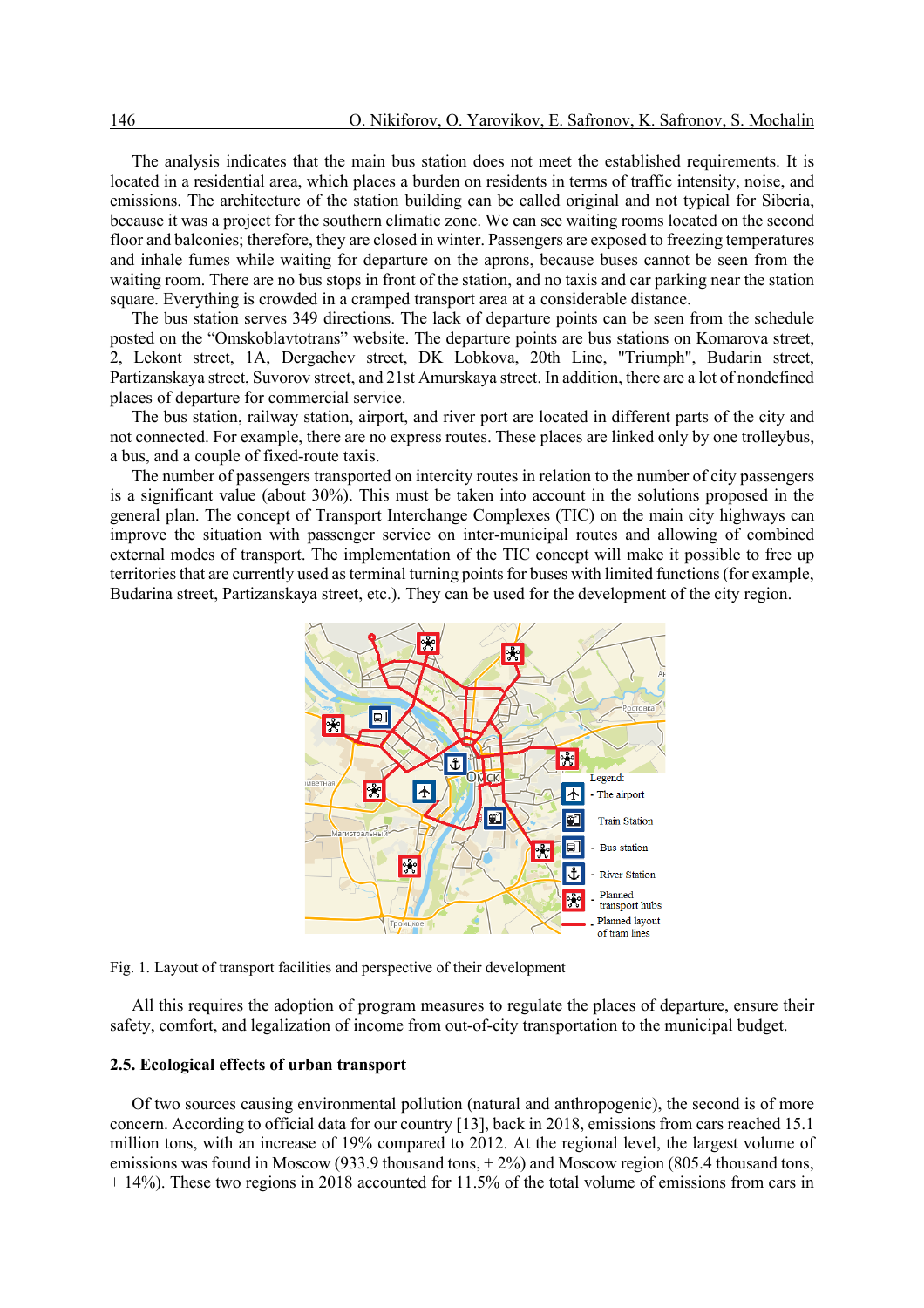the Russian Federation. The increase in emissions from cars is due to the increase in their sales. According to PwC, in 2018, sales of cars increased by 13.2% compared to 2017, sales of light commercial vehicles increased by 3.4%, and sales of trucks increased by 2.7% [14].

The analysis of traffic flows in Omsk in 2020 is presented in table 3. In total, 25 main sections and traffic intersections were surveyed for an hour in each direction. During the survey, 141,918 vehicles were recorded (100%). Cars accounted for 87.2%, minibuses for 5.5%, buses for 2.6%, and trucks and other units for 2%. The change in the ratio of different types of transport in the traffic flow is stable and fluctuates within 2% during the day.

Table 3

| Mode of transport                      | Number of | Share   |
|----------------------------------------|-----------|---------|
|                                        | vehicles  |         |
| Cars                                   | 123,790   | 87.2 %  |
| Minibuses                              | 7770      | 5.5 %   |
| Cargo transport (up to 3 tons)         | 3710      | 2.8%    |
| <b>Buses</b>                           | 4,274     | $2.6\%$ |
| Cargo transport (over 3 tons)          | 1520      | $1.1\%$ |
| Specialized transport                  | 854       | $0.6\%$ |
| (ambulance, police, fire engine, etc.) |           |         |
| Total:                                 | 141918    | 100.0%  |

Distribution of transport according to the survey in Omsk, 2020

Analysis of traffic flow intensity based on the results of surveys of opposite directions of one section shows two peak periods during the day: from 7:00 till 9:30 a.m. and from 3:30 till 7:30 p.m. The directions of traffic are different in the morning and evening hours. As a rule, in the morning, the intensity increases from the residential areas to the city center, and the traffic in the opposite direction is intense in the evening.

The solution for the difficult environmental situation is seen in increasing the environmental class of vehicles, the use of gas-powered vehicles, electric vehicles, and the decommissioning of outdated models.

In this respect, it is reasonable to amend the current standards (GOST R 56162-2019), related to the ecological class of transport units. When developing the general plan, this will help to compare various options for the transport system over the estimated period.

Increase of road safety: It is necessary to create conditions to increase road safety over the estimated period and for the future. The safety and quality of people's lives depend on these measures.

During the research, it was found that the dynamics of road accidents and their consequences on a national scale have a cyclical nature. A stable dependence of road fatalities on the national economy has been observed. Namely, the beginning of the crisis is accompanied by a decrease in the number and severity of road accidents. This is due to a decrease in the purchasing power of the population, and a decrease in economic activity, total mileage, and frequency of car use. Positive dynamics of accident rates is mistakenly associated with the effectiveness of road safety measures. During the period of economic recovery, the accident rate indicators change gradually – the higher the economic growth, the higher the accident rate indicators. These trends are stable and were observed during the last crises of 1998, 2008, and 2014. In this respect, to implement the Road Safety Strategy for 2018-2024, it is necessary to take into account the results obtained.

#### **2.6. Formation of urban space**

From time to time, residents celebrate the New Year, Victory Day, National Unity Day, City Day, and other events together. For some large cities, this is a major problem, since it depends on the availability of special zones – central squares, both in old and new cities. In theory, every district or residential area should have a central part as a meeting point for citizens.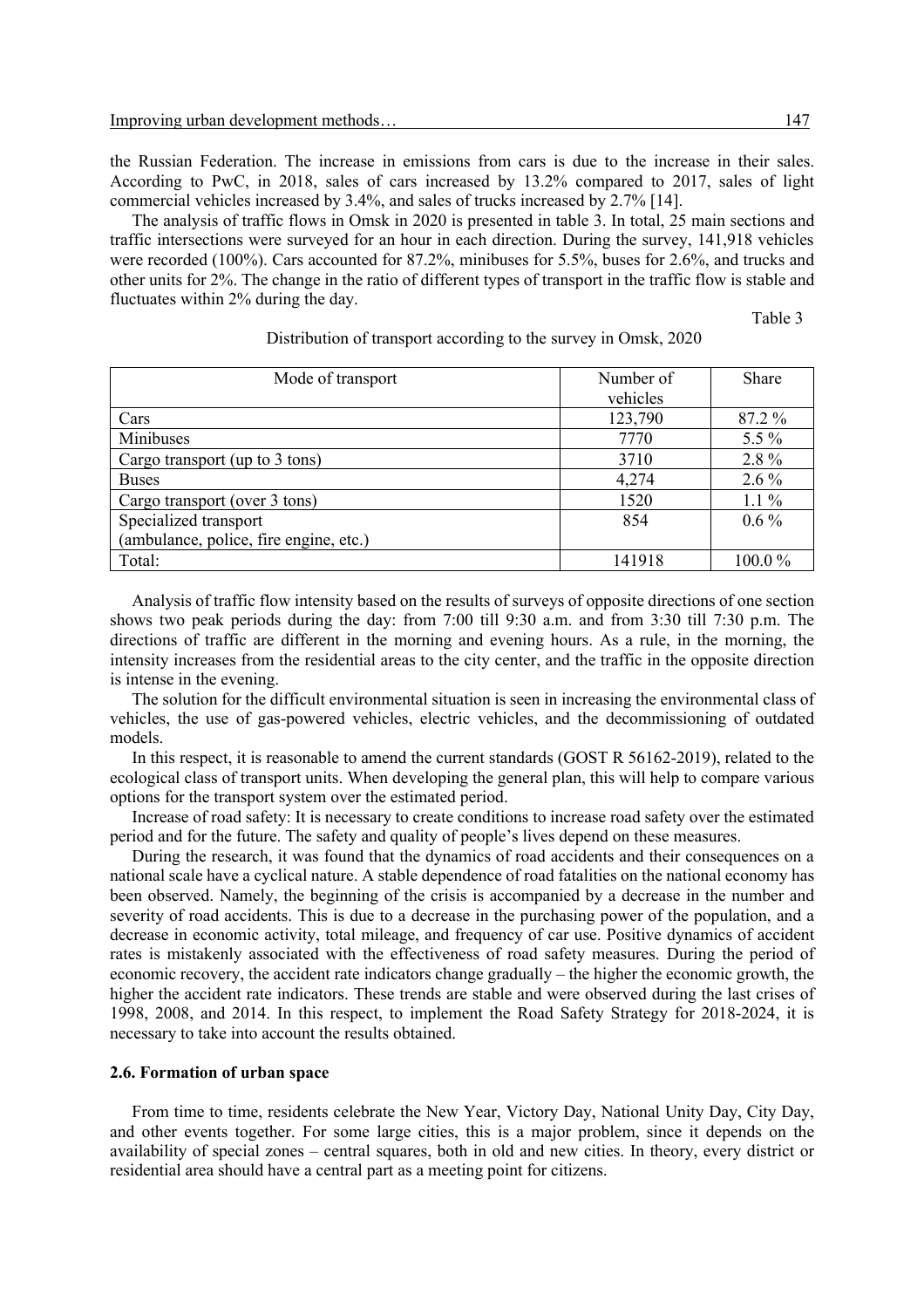The tradition of a public center is characteristic of Russian architecture. It goes back to ancient history – the Athenian agora and the Roman Forum. Our ancestors set up city centers for discussing important state problems and to hold public events. These are the squares of Kiev, Veliky Novgorod, Suzdal, Moscow, etc. Unfortunately, these traditions have not continued everywhere; for example, in the city of Omsk, there is no city square, despite its age: more than 300 years. Sobornaya square is located on the roadway; in order to arrange facilities for a celebration it is necessary to close the road for several days. As a result, traffic jams occur, and the city center becomes inaccessible for transport. At the same time, there is an area available for the city center; it just needs to be set up.

The embankments in Omsk are in poor condition. The one on the right bank is completed partially while the left bank has no embankment at all. The river Om had practically no embankments. This affects the planning indicators and landscaping of the city. The quality of the urban environment is also an important indicator that is significantly affected by swamps, wastelands, wild beaches, and landfills [15].

Historically, rivers were natural transport routes; therefore, they were developed in all major cities: Moscow, St. Petersburg, Paris, Venice, and Dresden. If there are vertical embankments in Omsk, it will be possible to build highways and sidewalks along rivers. This will increase the efficiency of the urban area, distribute transport and pedestrian flows more rationally, and improve the image of the city. The section of the Irtysh embankment along the Omsk fortress should be named in honor of F.M. Dostoevsky, who spent several years here and wrote a book about it.

Improving the city planning: This issue is rarely mentioned in general plans of cities; however, studies show that the geometry of the city has an impact on the economy, the length of engineering and transport communications, and the traffic flow between districts [16]. European cities have historically developed from fortresses with roads leading to them. This form of transport planning is called radialcircular planning. Most cities in the United States are rectangular in shape to provide convenient streets with one-way traffic. There are cities with mixed transport planning, with a circle, square, triangle, rectangle, and ribbon.

Calculations have shown that if we assume a population of 100% that can be accommodated in a circular city, then of these, 79% will live in a square-shaped city, 53% will live in a triangular city, 50% will live in a rectangular city, and only 28% of residents will fit in a city with ribbon-shaped planning.

Within the urban planning policy, this indicator can be influenced to determine the city's development for the future.

### **2.7. Accessibility of the urban environment**

The formation of an accessible environment is a requirement of modern legislation. However, the current regulations change quite often and have made this process so difficult that it has practically stopped. For example, the main document - the Set of Rules SR 59.13330 "Accessibility of buildings and structures for people with limited mobility" has 5 editions - 2001, 2010, 2012, 2016, and 2020. Every time changes are made in this document, local specialists and regulatory authorities do not have time to put them into life. When reconstructing central streets, it is impossible to organize tactile paving for pedestrians who are vision impaired because yellow tiles do not match modern streets.

The methodology for creating an accessible environment includes object- and route-oriented approaches. It provides accessibility in residential and urban environments, and to transport itself. This work has been going on in Omsk for a long time. 3,235 objects have already been certified and mapped as accessible. Some of the facilities have been adapted at the expense of the state program "Accessible Environment".

Public transport stops are reconstructed annually; traffic lights with sound are installed at pedestrian crossings. The share of public transport accessible to people with disabilities and low-mobility groups is constantly growing and, in 2019, amounted to 66% for buses, 16.5% for trolleybuses, and 23% in total (Table 4).

The problem with statistical reports on accessibility remains unresolved. Canadian experts consider accessibility of public transport for people with physical disability [17]. This particular social group is studied because public transport accessible to a person in a wheelchair can be significantly different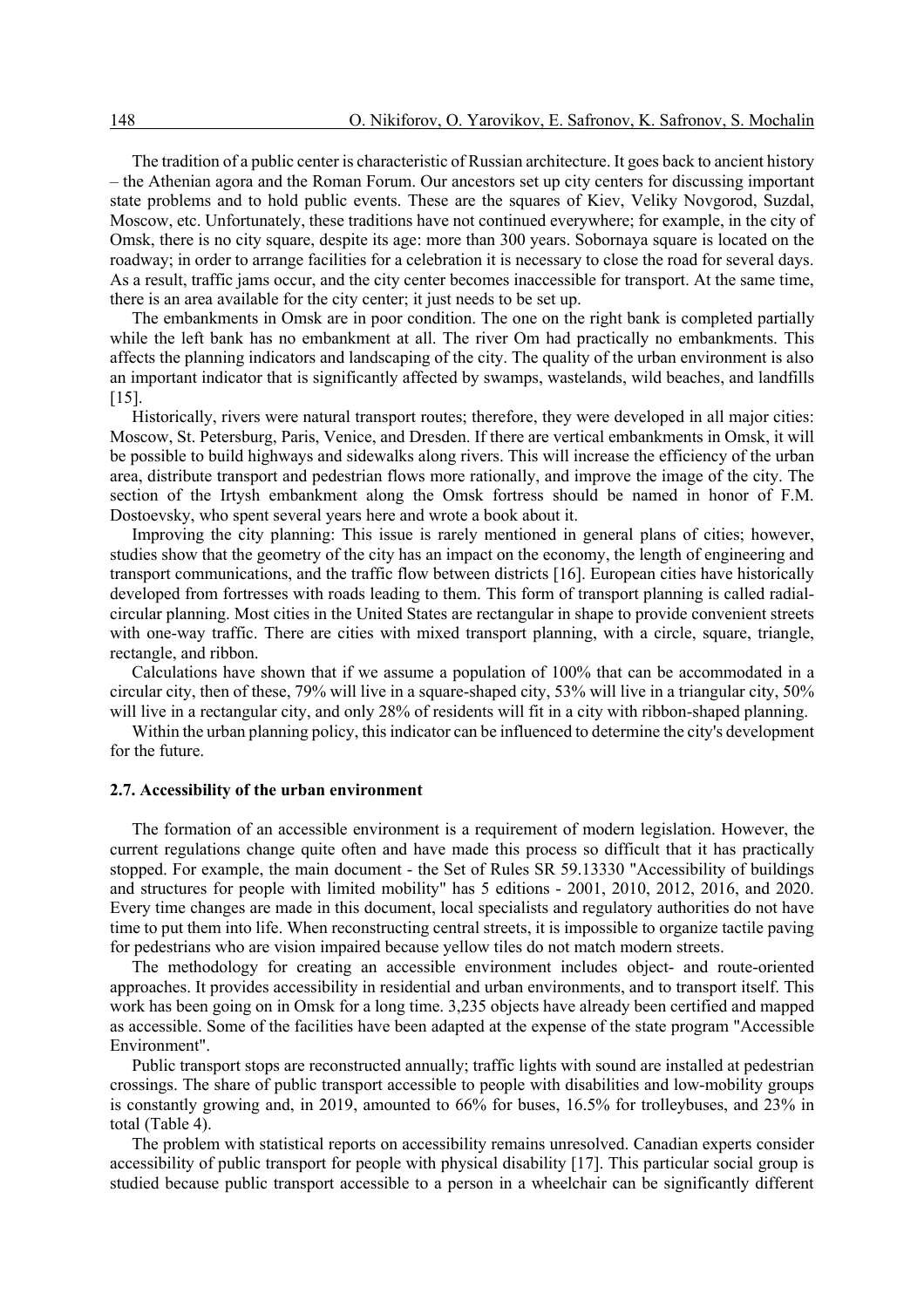from that accessible to the rest of the population due to physical barriers, i.e. stairs at metro stations, bus stops, or buses. These barriers and difficulty in gaining employment pose significant challenges for a sub-group of people with disabilities. They are likely to remain unemployed or underemployed compared with the rest of population for a long time [18]. However, the authors do not offer units to measure the accessibility of objects and vehicles. They use specific values - the share of accessible objects among the total number.

Table 4

| Indicator                                               | 2017 | 2018 | 2019 | 2019/2017, % |
|---------------------------------------------------------|------|------|------|--------------|
| The share of public transport accessible to people with | O    | 15   | 23   | 379          |
| disabilities and low-mobility groups, %                 |      |      |      |              |
| - municipal bus                                         | 25.5 | 27.2 | 65.7 | 258          |
| - trolleybus                                            | 14   | 14.6 | 16.5 | 118          |
| - tram                                                  |      | 6.67 | 6.67 | 133          |
| - non-municipal bus                                     | --   | 11.8 | 12.4 | 105          |

### Accessible public transport in Omsk for the period 2017 – 2019

The lack of accessibility indicators is a problem to be resolved. They are necessary for reflecting the progress in accessibility policy proclaimed in the UN Convention on the Rights of Persons with Disabilities. Russia ratified this document in 2012.

In the Russian Federation, there are no parameters for measuring the state of buildings, structures, and settlements accessible for people with disabilities and limited mobility. There is only a linguistic characteristic of zones and structures: inaccessible, partially, or completely accessible to everyone or for a certain category of people with disabilities.

Use of a score system is, in which linguistic indices are converted into numerical parameters by visual and instrumental control: 1 - The structure is not accessible; 2 - the structure is accessible with unauthorized assistance; and 3 - the structure is accessible [19]. If the points are lined up in a certain sequence corresponding to the categories of disability  $(W -$  people using wheelchairs,  $V -$  vision disability, H - hearing disability, M - musculoskeletal impairment), an object accessibility code will be obtained, for example - 1223. This means that it is inaccessible for people using wheelchairs, accessible for blind and deaf individuals with assistance, and disabled people with musculoskeletal impairments can access the service on their own. If we add the safety coefficient, information availability, and the level of comfort, we will obtain an indicator for the quality of the urban environment.

Due to the coding system, we can obtain accurate values of accessibility for separate objects and services. It is also possible to monitor changes in their accessibility over time and rank the road network by its accident rate. The numerical parameters make it possible to encode and select the parts of the logistics chain on the routes of passengers with disabilities. This kind of accessibility assessment can be used at the municipal, regional, and federal levels, as well as for assessing the implementation of the UN Convention on the Rights of Persons with Disabilities.

### **3. CONCLUSIONS**

Many large cities of the Russian Federation have to create a balance between different modes of passenger transport – public and private, electric, gasoline, and bicycles. It is necessary to wipe out the lag in the development of the road traffic network, reduce traffic jams, provide the required number of parking spaces, and, at the same time, create a public transport system that provides reliable and fast communication between central areas and external transport zones. An integrated approach provided in the general plan includes the following measures:

- Technical renewal of public transport. It is assumed that up to 100% of the total number of vehicles will use the fuel of ecological classes "Euro 4" and "Euro 5";
- Renewal of the urban electric transport (trolley buses and tram cars) up to the standard level. It is also recommended to purchase a new type of public transport: electric buses;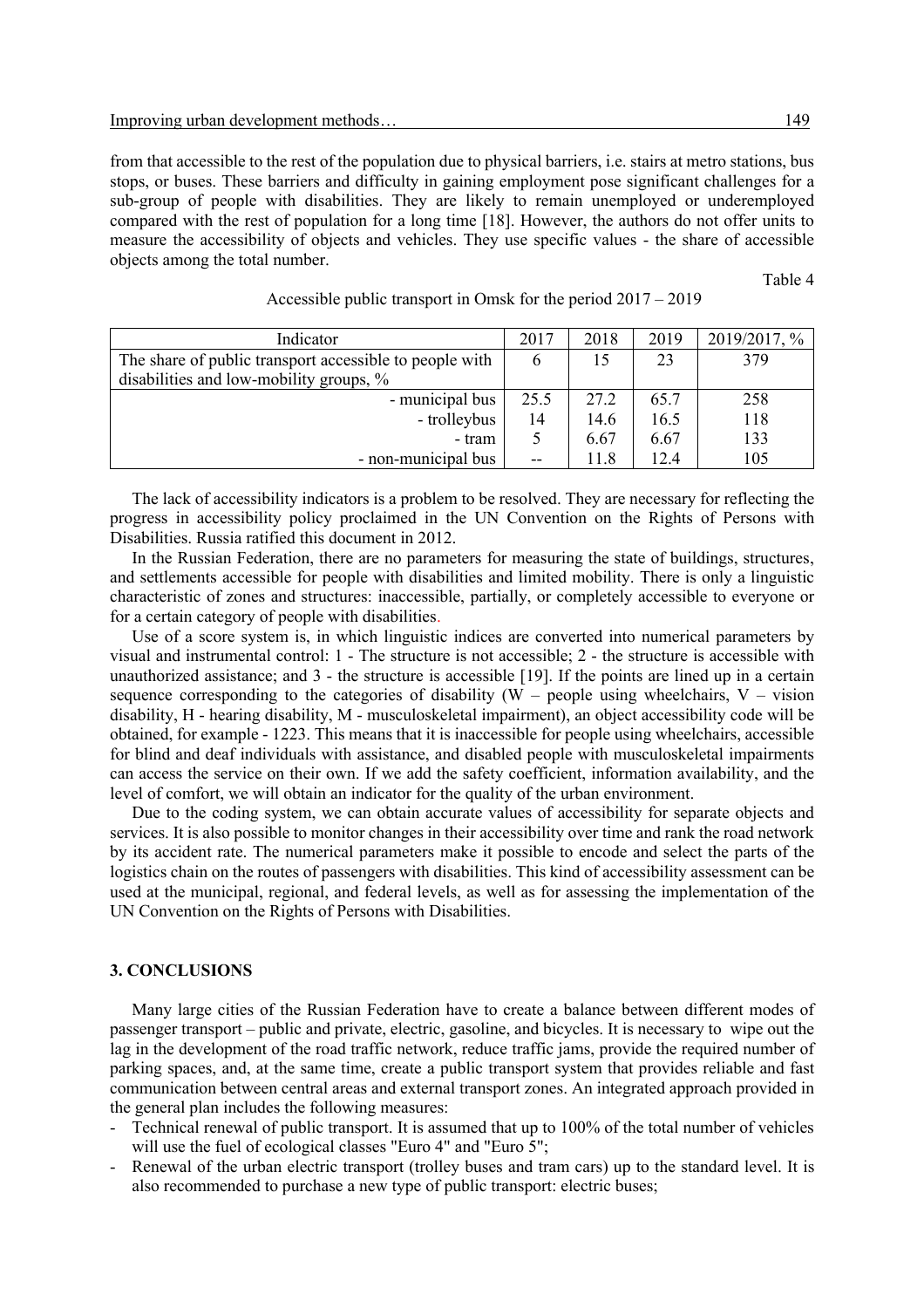- Ensuring the accessibility of public transport for people with limited mobility at the level of 50–55% by 2030 (in accordance with the objectives of the Transport Strategy of the Russian Federation until 2030);
- Improvement of the route network and ensuring its accessibility for people with limited mobility;
- Arrangement of bus stops, especially for passengers with limited mobility;
- Construction and reconstruction of transport infrastructure objects are influenced by the development of residential, industrial, and suburban areas of Omsk. It requires the widening of existing highways and the construction of new streets, roads, junctions, overpasses, and public transport stops;
- Development of the road network and parking spaces, designed for a promising car ownership level of 350 cars per thousand citizens throughout the city (paid and alternative variants);
- Road safety improvement by providing visibility triangles, highlighting additional right lanes, organization of traffic light intersections, roundabouts, and level junctions, construction of overpasses, and pedestrian crossings;
- The development of transport and public complexes has been proposed to reduce the shortage of bus stations, terminal turning points, intercepting parking lots, car service facilities, gas and electric filling complexes, medical services, catering, and rest for drivers;
- Formation of a single system for high-speed road transport using environmentally friendly fuels and reservation of territories for further development using the existing sections of metro tunnels;
- Implementation of a route-oriented approach to ensure the accessibility of the urban environment by providing pavements accessible for pedestrians, cyclists, and people with limited mobility;
- Development of recreational areas free from vehicles. This barrier-free environment will allow active recreation and sports for all categories of population.

The principal solutions will, on the one hand, decrease the rate of motorization, and on the other, increase public transport productivity. This is why a unique system of guided transport based on the unfinished metro and abandoned tram lines was proposed in Omsk. This system is to be linked with transport and public complexes, including bus stations, transfer hubs, parking spots, service facilities, and gas and power stations. Meanwhile, a number of problems have to solved, e.g. reducing the travel time for passengers, improving the accessibility of the urban environment, and improving the ecological, economic, and social conditions in the city.

The measures discussed above will yield the following results:

- 1. Reducing the time of passengers and freight traffic along the main and secondary lines.
- 2. Development of a reliable, high-speed, economical, and environmentally friendly system of flexible transport that can reduce the travel time for passengers.
- 3. Improving the ecology of the city through the development of gas and electricity filling stations network.
- 4. Providing transfers from cars and suburban transport to city public transport; increasing the accessibility, comfort, and demand for public passenger transport; and improving the working conditions of drivers by installing better equipment.
- 5. Reducing the discontent among the population by arranging special parking spaces instead of haphazard car parks in the yards and streets.
- 6. Development of walking and cycling options for people, promotion of healthy lifestyles among citizens, and protection of the environment by limiting the use of personal transport.

Federal Law No. 494-FZ "On Amendments to the Urban Planning Code of the Russian Federation and Certain Legislative Acts of the Russian Federation in order to ensure the integrated development of territories" adopted on December 30, 2020 will help to change the situation. Its goal is to ensure the balanced and sustainable development of settlements and urban districts by improving the quality of the urban environment and improving the appearance, architectural, stylistic, and other characteristics of capital construction facilities, ensuring the achievement of indicators, including in the field of housing construction, and improving the housing conditions of citizens.

The transport system modeling, which takes into account all factors of socio-economic efficiency, will help to assess the developed version of road network.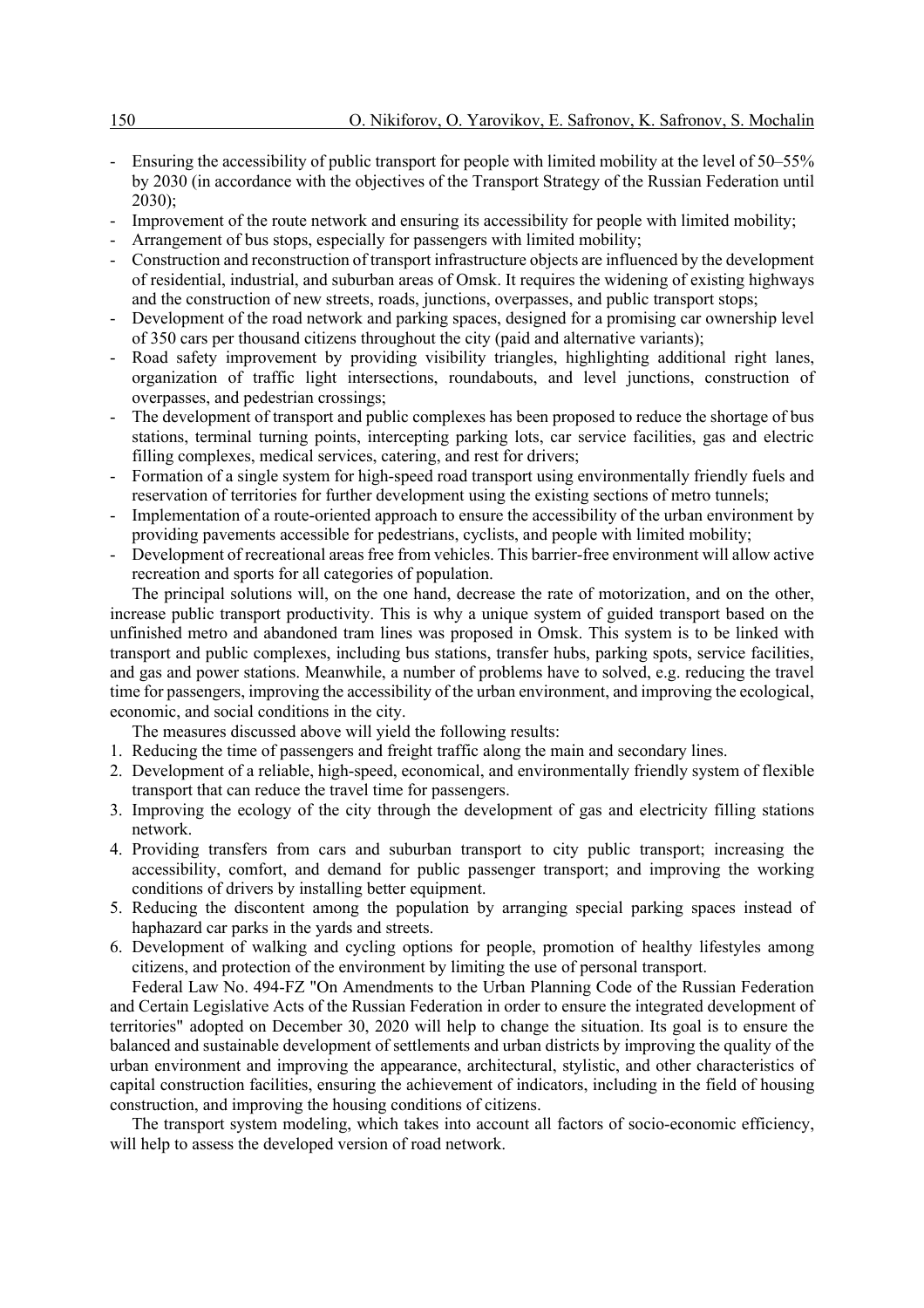# **References**

- 1. Bocarejo, J. & Oviedo, D. Transport accessibility and social inequities: a tool for identification of mobility needs and evaluation of transport investments. *Journal Transport Geography*. 2012. Vol. 24. Р. 142-154.
- 2. Golub, A. & Martens, K. Using principles of justice to assess the modal equity of regional transportation plans. *Journal Transport Geography*. 2014. Vol. 41. Р. 10-20.
- 3. Guzman, L. & Oviedo, D. & Rivera, C. Assessing equity in transport accessibility to work and study: the Bogotá region*. Journal Transport Geography*. 2017. Vol. 58. Р. 236-246.
- 4. Delmelle, E. & Casas, I. Evaluating the spatial equity of bus rapid transit-based accessibility patterns in a developing country: the case of Cali, Colombia. *Transport Policy*. 2012. Vol. 20. Р. 36-46. DOI: 10.1016/j.tranpol.2011.12.001.
- 5. Legrain, A. & Buliung, R. & El-Geneidy, A. et al. Travelling fair: targeting equitable transit by understanding job location, sectorial concentration, and transit use among low-wage workers*. Journal Transport Geography.* 2016. Vol. 53. Р. 1-11.
- 6. Zitrický, V. & Gašparík, J. & Pečený, L. The Methodology of Rating Quality Standards in The Regional Passenger Transport. *Transport Problems*. 2015. Vol. 10. P. 59-72.
- 7. Жилищный вопрос. ЭКОНС. Available at: https://econs.online/articles/details/obespechennostzhilem-v-raznykh-stranakh. [In Russian: Housing issue. EKONS].
- 8. Mccarthy, G.W. Construir las ciudades que necesitamos. *Land Lines*. 2019. Vol. 32. No. 2. P. 2-7. [In French: Build the cities we need].
- 9. Сафронов, Э.А. & Сафронов, К.Э. *Транспортные системы городов и регионов: учеб. пособ*. 3-е изд. доп. и перераб. М., Изд-во АСВ. 2019. 408 p. [In Russian: Safronov, E.A. & Safronov, K.E. *Transport systems of cities and regions*].
- 10.Scharnhorst, E. *Quantified Parking: Comprehensive Parking Inventories for Five U.S. Cities*. Informe especial de Research Institute for Housing America. Washington, DC: Mortgage Bankers Association (mayo). 2018. Available at:
	- https://www.mba.org/Documents/18806\_Research\_RIHA\_Parking\_Report%20(1).pdf.
- 11.Julie, B. *The Decline of the Driver's License. Fewer people of all ages are getting them, and it's not quite clear why. Technology*. January 22. 2016. Available at: https://www.theatlantic. com/technology.
- 12.Российская Федерация. Законы. Об организации регулярных перевозок пассажиров и багажа автомобильным транспортом и городским наземным электрическим транспортом в Российской Федерации и о внесении изменений в отдельные законодательные акты Российской Федерации: Федеральный закон № 220-ФЗ: [принят Государственной Думой от 13 июля 2015 г.: одобрен Советом Федерации 8 июля 2015 года]. Available at: http://docs. cntd.ru /document/ 420287403. [In Russian: Russian Federation. Laws. On the organization of regular passenger and bagage transportation by road and urban land electric transport in the Russian Federation and on amendments to certain legislative acts of the Russian Federation: Federal Law No. 220-ФЗ: Federal law].
- 13.Экология и экономика: динамика загрязнения атмосферы страны в преддверии ратификации Парижского соглашения. *Бюллетень о текущих тенденциях российской экономики.* 2019. No. 52. 24 p. [In Russian: Ecology and Economics: Dynamics of Air Pollution in Anticipation of Ratification of the Paris Agreement. *Bulletin on Current Trends in the Russian Economy*].
- 14.Обзор автомобильного рынка России в 2018 г. и перспективы развития. Available at: https://www.pwc.ru/ru/materials/auto-press-briefing.pdf. [In Russian: Overview of the Russian auto-motive market in 2018 and development prospects. Research notes].
- 15.Распоряжение Правительства Российской Федерации от 23 марта 2019 года № 510-р "Об утверждении методики формирования индекса качества городской среды". [In Russian: Decree of the Government of the Russian Federation dated March 23, 2019 No. 510-r "On Approval of the Methodology for the Formation of the Urban Environment Quality Index". Federal law].